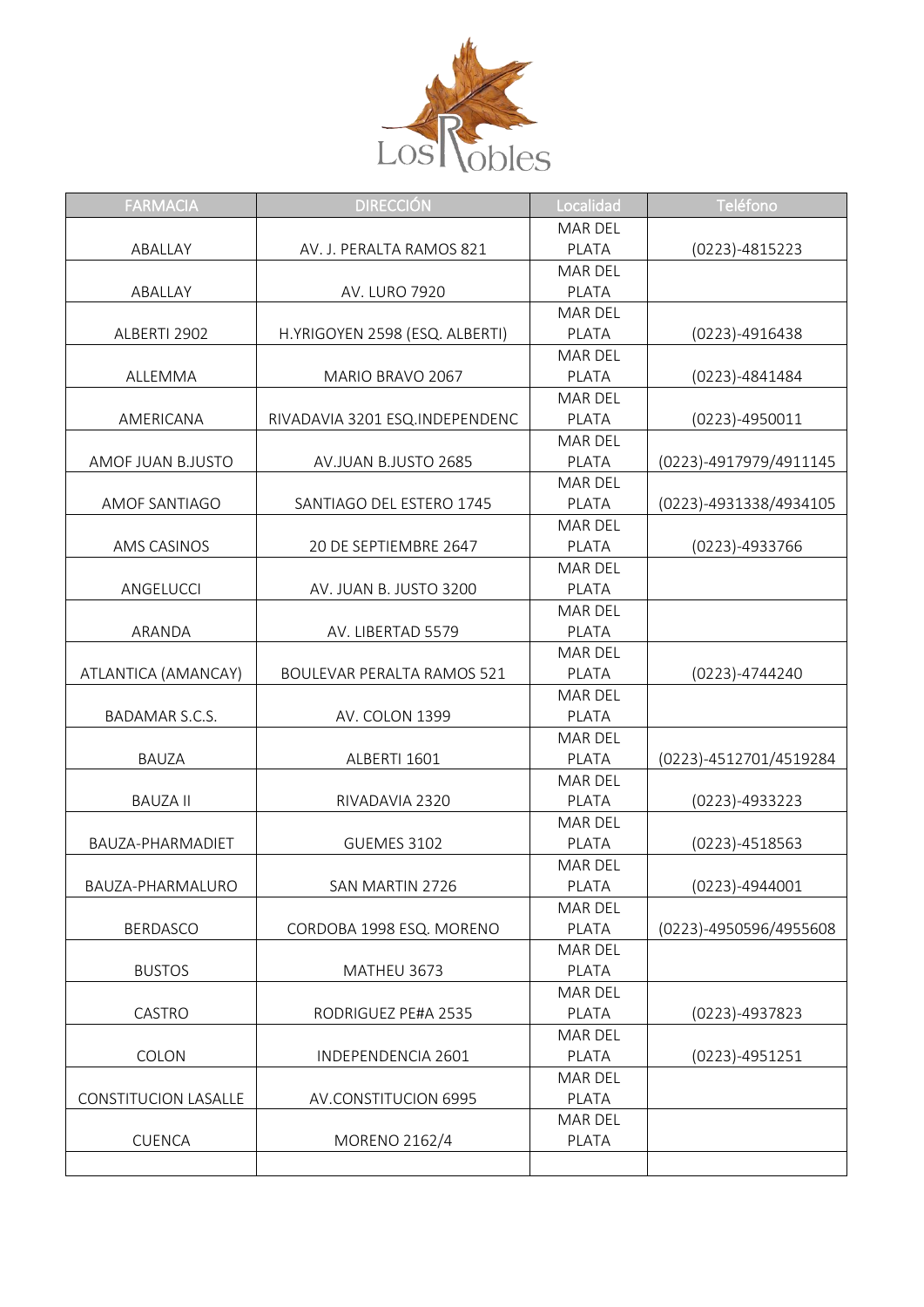|                       |                                | <b>MAR DEL</b> |                        |
|-----------------------|--------------------------------|----------------|------------------------|
| DE LA PLAZA S.C.S.    | AV. FORTUNATO DE LA PLAZA 5120 | PLATA          |                        |
|                       |                                | <b>MAR DEL</b> |                        |
| <b>DEL PUERTO</b>     | 12 DE OCTUBRE 3499             | PLATA          | (0223)-4800271         |
|                       |                                | <b>MAR DEL</b> |                        |
| <b>DELLA MAGGIORA</b> | AV. COLON 4101                 | PLATA          |                        |
|                       |                                | <b>MAR DEL</b> |                        |
| EL ANGEL FRANCO CL    | SANTA FE 2102 ESQ. BOLIVAR     | PLATA          | (0223)-4959955         |
|                       |                                | <b>MAR DEL</b> |                        |
| EL GROSELLAR          | ESTADA 5610                    | PLATA          |                        |
|                       |                                | <b>MAR DEL</b> |                        |
| <b>FAILONI</b>        | FELIX U.CAMET 123              | PLATA          | $(0223) - 4736352$     |
|                       |                                | <b>MAR DEL</b> |                        |
| FARMAHUINCO           | VERTIZ 4282                    | PLATA          | $(0223) - 4801111$     |
|                       |                                | <b>MAR DEL</b> |                        |
| FARMALYF              | AV. INDEPENDENCIA 4117         | PLATA          |                        |
|                       |                                | <b>MAR DEL</b> |                        |
| FARMA-RICHAR S.C.S.   | ALVARADO 5699                  | PLATA          |                        |
|                       |                                | <b>MAR DEL</b> |                        |
| <b>FEIJOO</b>         | <b>ESPA#A 2999</b>             | PLATA          | $(0223) - 4741516$     |
|                       |                                | <b>MAR DEL</b> |                        |
| FERNANDEZ             | AV.CARLOS TEJEDOR 298          | PLATA          |                        |
|                       |                                | <b>MAR DEL</b> |                        |
| FERRANDO              | <b>BALCARCE 2899</b>           | PLATA          | $(0223) - 4916617$     |
|                       |                                | <b>MAR DEL</b> |                        |
| <b>FLORES PRADO</b>   | BELTRAN 5688                   | PLATA          | (0223)-4789445         |
|                       |                                | <b>MAR DEL</b> |                        |
| FRASSON               | AV.ALIO 1195 Y 11 DE SEPTIEMBR | PLATA          | (0223)-4787253         |
|                       |                                | MAR DEL        |                        |
| GANDARA               | JUAN B.JUSTO 494               | PLATA          | $(0223) - 4801616$     |
|                       |                                | MAR DEL        |                        |
| <b>GOMEZ</b>          | ALVARADO 2318                  | PLATA          | (0223)-4957706         |
|                       |                                | <b>MAR DEL</b> |                        |
| <b>GRAMA</b>          | ALVARADO 2798                  | PLATA          | (0223)-4949377/4945904 |
|                       |                                | <b>MAR DEL</b> |                        |
| <b>GRIMALDI</b>       | ALBERTI 1899                   | PLATA          |                        |
|                       |                                | MAR DEL        |                        |
| <b>GRIMALDI DIEZ</b>  | RODRIGUEZ PE#A 1289            | PLATA          | (0223)-4516552         |
|                       |                                | <b>MAR DEL</b> |                        |
| <b>GUEMES</b>         | GUEMES 2364                    | <b>PLATA</b>   | (0223)-4863987         |
|                       |                                | MAR DEL        |                        |
| <b>HERRERO</b>        | AVDA. JARA 1743                | PLATA          | (0223)-4737240         |
|                       |                                | MAR DEL        |                        |
| <b>JULIO RIADIGOS</b> | GUEMES ESQ. CASTELLI 1311      | PLATA          | (0223)-4518537/4862749 |
|                       |                                | MAR DEL        |                        |
| <b>KILDUFF</b>        | ALBERTI 1387                   | PLATA          | (0223)-4860599         |
|                       |                                | MAR DEL        |                        |
| LASSERRE              | <b>JARA 118</b>                | PLATA          |                        |
|                       |                                | MAR DEL        |                        |
| LILIANA CASTRO        | ALVARADO ESQ. DORREGO          | PLATA          | (0223)-4726173         |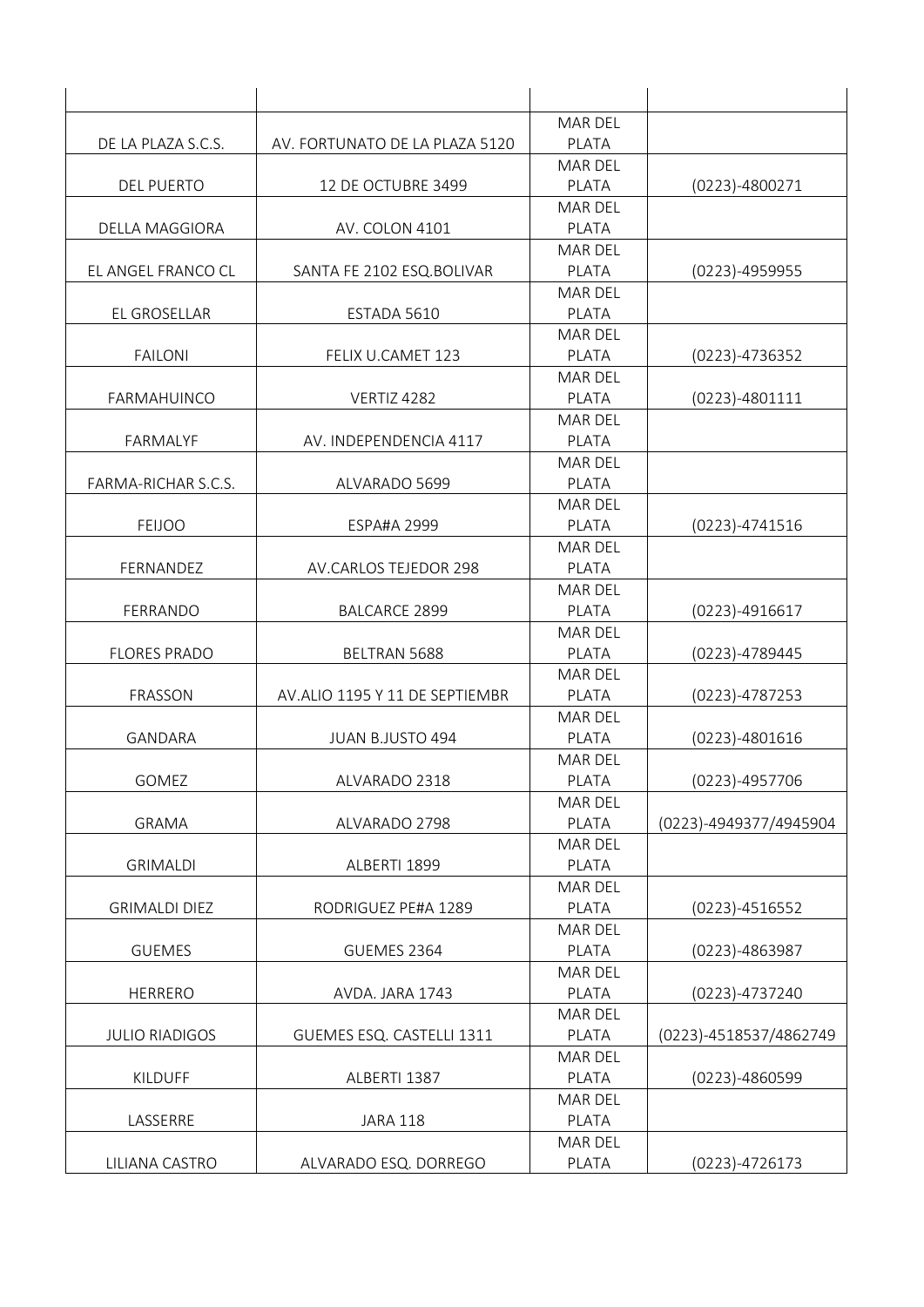| <b>MAR DEL</b><br><b>LOS TRONCOS</b><br><b>ALEM 3777</b><br>PLATA<br>(0223)-4863838<br><b>MAR DEL</b><br>LUJAN<br>FORTUNATO DE LA PLAZA 6997<br>PLATA<br><b>MAR DEL</b><br>LURO<br>PLATA<br><b>AV. LURO 3499</b><br>(0223)-4730287/4731103<br><b>MAR DEL</b><br><b>MCL</b><br>AV. COLON 1906/10/20<br>PLATA<br>(0223)-4948071<br><b>MAR DEL</b><br>PLATA<br><b>MELUCCI</b><br>AV. LIBERTAD 4109<br><b>MAR DEL</b><br>PLATA<br><b>MESA</b><br>ALBERTI 2298 (ESQ.CORRIENTES)<br>(0223)-4944230<br>MAR DEL<br><b>MITRE</b><br>AV. COLON 2693<br>PLATA<br>(0223)-4941232/4945386<br>MAR DEL<br><b>MOLINA</b><br>SAN JUAN 1210<br>PLATA<br><b>MAR DEL</b><br>PLATA<br><b>MURRAY</b><br>BELGRANO 3302<br><b>MAR DEL</b><br><b>MUSTERS</b><br>SAN JUAN 3301<br>PLATA<br><b>MAR DEL</b><br>PLATA<br>(0223)-4954060/4914886<br>MUTUAL AMECCO<br>AV. INDEPENDENCIA 2249<br><b>MAR DEL</b><br>ALBERTI 2639<br>PLATA<br>MUTUAL DE PESCADORES<br>(0223)-4951715<br><b>MAR DEL</b><br>PLATA<br>NUEVA CONSTITUCION<br><b>CONSTITUCION 6679</b><br>(0223)-4793333/4798600<br><b>MAR DEL</b><br>PLATA<br>(0223)-4941294/6665<br>NUEVA CORDOBA<br>CORDOBA 4546<br><b>MAR DEL</b><br>OLIVERI<br><b>AV.LURO 4102</b><br>PLATA<br><b>MAR DEL</b><br>PASTEUR PUERTO<br><b>PLATA</b><br>(0223)-4895735<br>12 DE OCTUBRE 3185<br><b>MAR DEL</b><br>PAZ<br>TALCAHUANO 793<br>PLATA<br>(0223)-4823985<br>MAR DEL<br>PENNISI FORELL<br>AV.FORTUNATO DE LA PLAZA 3237<br>PLATA<br>(0223)-4859172<br><b>MAR DEL</b><br>PLATA<br>PEREIRA<br>AV. LURO 4824<br><b>MAR DEL</b><br>PERNA<br>12 DE OCTUBRE 4702 Y CERRITO<br>PLATA<br>(0223)-4894603<br><b>MAR DEL</b><br>PHARMAVIP S.C.S.<br>AV.MARIO BRAVO 3453<br>PLATA<br><b>MAR DEL</b><br>PLATA<br>PINOS DE ANCHORENA<br>CONSTITUCION 6001/ESQ. ITALIA<br>(0223)-4710220<br><b>MAR DEL</b><br><b>POUSSET</b><br>PLATA<br>ALVARADO 6579<br><b>MAR DEL</b><br>PREVILEY<br>AV.J.P.RAMOS 2413<br>PLATA<br>(0223)-4819136<br>MAR DEL<br>PREVILEY<br>TALCAHUANO 2002<br>PLATA<br>$(0223) - 4815615$ |       |                 | MAR DEL |                        |
|------------------------------------------------------------------------------------------------------------------------------------------------------------------------------------------------------------------------------------------------------------------------------------------------------------------------------------------------------------------------------------------------------------------------------------------------------------------------------------------------------------------------------------------------------------------------------------------------------------------------------------------------------------------------------------------------------------------------------------------------------------------------------------------------------------------------------------------------------------------------------------------------------------------------------------------------------------------------------------------------------------------------------------------------------------------------------------------------------------------------------------------------------------------------------------------------------------------------------------------------------------------------------------------------------------------------------------------------------------------------------------------------------------------------------------------------------------------------------------------------------------------------------------------------------------------------------------------------------------------------------------------------------------------------------------------------------------------------------------------------------------------------------------------------------------------------------------------------------------------------------------------------------------------------------------------------------------------------------------------------------------------|-------|-----------------|---------|------------------------|
|                                                                                                                                                                                                                                                                                                                                                                                                                                                                                                                                                                                                                                                                                                                                                                                                                                                                                                                                                                                                                                                                                                                                                                                                                                                                                                                                                                                                                                                                                                                                                                                                                                                                                                                                                                                                                                                                                                                                                                                                                  | LOPEZ | 25 DE MAYO 2999 | PLATA   | (0223)-4948071/4951637 |
|                                                                                                                                                                                                                                                                                                                                                                                                                                                                                                                                                                                                                                                                                                                                                                                                                                                                                                                                                                                                                                                                                                                                                                                                                                                                                                                                                                                                                                                                                                                                                                                                                                                                                                                                                                                                                                                                                                                                                                                                                  |       |                 |         |                        |
|                                                                                                                                                                                                                                                                                                                                                                                                                                                                                                                                                                                                                                                                                                                                                                                                                                                                                                                                                                                                                                                                                                                                                                                                                                                                                                                                                                                                                                                                                                                                                                                                                                                                                                                                                                                                                                                                                                                                                                                                                  |       |                 |         |                        |
|                                                                                                                                                                                                                                                                                                                                                                                                                                                                                                                                                                                                                                                                                                                                                                                                                                                                                                                                                                                                                                                                                                                                                                                                                                                                                                                                                                                                                                                                                                                                                                                                                                                                                                                                                                                                                                                                                                                                                                                                                  |       |                 |         |                        |
|                                                                                                                                                                                                                                                                                                                                                                                                                                                                                                                                                                                                                                                                                                                                                                                                                                                                                                                                                                                                                                                                                                                                                                                                                                                                                                                                                                                                                                                                                                                                                                                                                                                                                                                                                                                                                                                                                                                                                                                                                  |       |                 |         |                        |
|                                                                                                                                                                                                                                                                                                                                                                                                                                                                                                                                                                                                                                                                                                                                                                                                                                                                                                                                                                                                                                                                                                                                                                                                                                                                                                                                                                                                                                                                                                                                                                                                                                                                                                                                                                                                                                                                                                                                                                                                                  |       |                 |         |                        |
|                                                                                                                                                                                                                                                                                                                                                                                                                                                                                                                                                                                                                                                                                                                                                                                                                                                                                                                                                                                                                                                                                                                                                                                                                                                                                                                                                                                                                                                                                                                                                                                                                                                                                                                                                                                                                                                                                                                                                                                                                  |       |                 |         |                        |
|                                                                                                                                                                                                                                                                                                                                                                                                                                                                                                                                                                                                                                                                                                                                                                                                                                                                                                                                                                                                                                                                                                                                                                                                                                                                                                                                                                                                                                                                                                                                                                                                                                                                                                                                                                                                                                                                                                                                                                                                                  |       |                 |         |                        |
|                                                                                                                                                                                                                                                                                                                                                                                                                                                                                                                                                                                                                                                                                                                                                                                                                                                                                                                                                                                                                                                                                                                                                                                                                                                                                                                                                                                                                                                                                                                                                                                                                                                                                                                                                                                                                                                                                                                                                                                                                  |       |                 |         |                        |
|                                                                                                                                                                                                                                                                                                                                                                                                                                                                                                                                                                                                                                                                                                                                                                                                                                                                                                                                                                                                                                                                                                                                                                                                                                                                                                                                                                                                                                                                                                                                                                                                                                                                                                                                                                                                                                                                                                                                                                                                                  |       |                 |         |                        |
|                                                                                                                                                                                                                                                                                                                                                                                                                                                                                                                                                                                                                                                                                                                                                                                                                                                                                                                                                                                                                                                                                                                                                                                                                                                                                                                                                                                                                                                                                                                                                                                                                                                                                                                                                                                                                                                                                                                                                                                                                  |       |                 |         |                        |
|                                                                                                                                                                                                                                                                                                                                                                                                                                                                                                                                                                                                                                                                                                                                                                                                                                                                                                                                                                                                                                                                                                                                                                                                                                                                                                                                                                                                                                                                                                                                                                                                                                                                                                                                                                                                                                                                                                                                                                                                                  |       |                 |         |                        |
|                                                                                                                                                                                                                                                                                                                                                                                                                                                                                                                                                                                                                                                                                                                                                                                                                                                                                                                                                                                                                                                                                                                                                                                                                                                                                                                                                                                                                                                                                                                                                                                                                                                                                                                                                                                                                                                                                                                                                                                                                  |       |                 |         |                        |
|                                                                                                                                                                                                                                                                                                                                                                                                                                                                                                                                                                                                                                                                                                                                                                                                                                                                                                                                                                                                                                                                                                                                                                                                                                                                                                                                                                                                                                                                                                                                                                                                                                                                                                                                                                                                                                                                                                                                                                                                                  |       |                 |         |                        |
|                                                                                                                                                                                                                                                                                                                                                                                                                                                                                                                                                                                                                                                                                                                                                                                                                                                                                                                                                                                                                                                                                                                                                                                                                                                                                                                                                                                                                                                                                                                                                                                                                                                                                                                                                                                                                                                                                                                                                                                                                  |       |                 |         |                        |
|                                                                                                                                                                                                                                                                                                                                                                                                                                                                                                                                                                                                                                                                                                                                                                                                                                                                                                                                                                                                                                                                                                                                                                                                                                                                                                                                                                                                                                                                                                                                                                                                                                                                                                                                                                                                                                                                                                                                                                                                                  |       |                 |         |                        |
|                                                                                                                                                                                                                                                                                                                                                                                                                                                                                                                                                                                                                                                                                                                                                                                                                                                                                                                                                                                                                                                                                                                                                                                                                                                                                                                                                                                                                                                                                                                                                                                                                                                                                                                                                                                                                                                                                                                                                                                                                  |       |                 |         |                        |
|                                                                                                                                                                                                                                                                                                                                                                                                                                                                                                                                                                                                                                                                                                                                                                                                                                                                                                                                                                                                                                                                                                                                                                                                                                                                                                                                                                                                                                                                                                                                                                                                                                                                                                                                                                                                                                                                                                                                                                                                                  |       |                 |         |                        |
|                                                                                                                                                                                                                                                                                                                                                                                                                                                                                                                                                                                                                                                                                                                                                                                                                                                                                                                                                                                                                                                                                                                                                                                                                                                                                                                                                                                                                                                                                                                                                                                                                                                                                                                                                                                                                                                                                                                                                                                                                  |       |                 |         |                        |
|                                                                                                                                                                                                                                                                                                                                                                                                                                                                                                                                                                                                                                                                                                                                                                                                                                                                                                                                                                                                                                                                                                                                                                                                                                                                                                                                                                                                                                                                                                                                                                                                                                                                                                                                                                                                                                                                                                                                                                                                                  |       |                 |         |                        |
|                                                                                                                                                                                                                                                                                                                                                                                                                                                                                                                                                                                                                                                                                                                                                                                                                                                                                                                                                                                                                                                                                                                                                                                                                                                                                                                                                                                                                                                                                                                                                                                                                                                                                                                                                                                                                                                                                                                                                                                                                  |       |                 |         |                        |
|                                                                                                                                                                                                                                                                                                                                                                                                                                                                                                                                                                                                                                                                                                                                                                                                                                                                                                                                                                                                                                                                                                                                                                                                                                                                                                                                                                                                                                                                                                                                                                                                                                                                                                                                                                                                                                                                                                                                                                                                                  |       |                 |         |                        |
|                                                                                                                                                                                                                                                                                                                                                                                                                                                                                                                                                                                                                                                                                                                                                                                                                                                                                                                                                                                                                                                                                                                                                                                                                                                                                                                                                                                                                                                                                                                                                                                                                                                                                                                                                                                                                                                                                                                                                                                                                  |       |                 |         |                        |
|                                                                                                                                                                                                                                                                                                                                                                                                                                                                                                                                                                                                                                                                                                                                                                                                                                                                                                                                                                                                                                                                                                                                                                                                                                                                                                                                                                                                                                                                                                                                                                                                                                                                                                                                                                                                                                                                                                                                                                                                                  |       |                 |         |                        |
|                                                                                                                                                                                                                                                                                                                                                                                                                                                                                                                                                                                                                                                                                                                                                                                                                                                                                                                                                                                                                                                                                                                                                                                                                                                                                                                                                                                                                                                                                                                                                                                                                                                                                                                                                                                                                                                                                                                                                                                                                  |       |                 |         |                        |
|                                                                                                                                                                                                                                                                                                                                                                                                                                                                                                                                                                                                                                                                                                                                                                                                                                                                                                                                                                                                                                                                                                                                                                                                                                                                                                                                                                                                                                                                                                                                                                                                                                                                                                                                                                                                                                                                                                                                                                                                                  |       |                 |         |                        |
|                                                                                                                                                                                                                                                                                                                                                                                                                                                                                                                                                                                                                                                                                                                                                                                                                                                                                                                                                                                                                                                                                                                                                                                                                                                                                                                                                                                                                                                                                                                                                                                                                                                                                                                                                                                                                                                                                                                                                                                                                  |       |                 |         |                        |
|                                                                                                                                                                                                                                                                                                                                                                                                                                                                                                                                                                                                                                                                                                                                                                                                                                                                                                                                                                                                                                                                                                                                                                                                                                                                                                                                                                                                                                                                                                                                                                                                                                                                                                                                                                                                                                                                                                                                                                                                                  |       |                 |         |                        |
|                                                                                                                                                                                                                                                                                                                                                                                                                                                                                                                                                                                                                                                                                                                                                                                                                                                                                                                                                                                                                                                                                                                                                                                                                                                                                                                                                                                                                                                                                                                                                                                                                                                                                                                                                                                                                                                                                                                                                                                                                  |       |                 |         |                        |
|                                                                                                                                                                                                                                                                                                                                                                                                                                                                                                                                                                                                                                                                                                                                                                                                                                                                                                                                                                                                                                                                                                                                                                                                                                                                                                                                                                                                                                                                                                                                                                                                                                                                                                                                                                                                                                                                                                                                                                                                                  |       |                 |         |                        |
|                                                                                                                                                                                                                                                                                                                                                                                                                                                                                                                                                                                                                                                                                                                                                                                                                                                                                                                                                                                                                                                                                                                                                                                                                                                                                                                                                                                                                                                                                                                                                                                                                                                                                                                                                                                                                                                                                                                                                                                                                  |       |                 |         |                        |
|                                                                                                                                                                                                                                                                                                                                                                                                                                                                                                                                                                                                                                                                                                                                                                                                                                                                                                                                                                                                                                                                                                                                                                                                                                                                                                                                                                                                                                                                                                                                                                                                                                                                                                                                                                                                                                                                                                                                                                                                                  |       |                 |         |                        |
|                                                                                                                                                                                                                                                                                                                                                                                                                                                                                                                                                                                                                                                                                                                                                                                                                                                                                                                                                                                                                                                                                                                                                                                                                                                                                                                                                                                                                                                                                                                                                                                                                                                                                                                                                                                                                                                                                                                                                                                                                  |       |                 |         |                        |
|                                                                                                                                                                                                                                                                                                                                                                                                                                                                                                                                                                                                                                                                                                                                                                                                                                                                                                                                                                                                                                                                                                                                                                                                                                                                                                                                                                                                                                                                                                                                                                                                                                                                                                                                                                                                                                                                                                                                                                                                                  |       |                 |         |                        |
|                                                                                                                                                                                                                                                                                                                                                                                                                                                                                                                                                                                                                                                                                                                                                                                                                                                                                                                                                                                                                                                                                                                                                                                                                                                                                                                                                                                                                                                                                                                                                                                                                                                                                                                                                                                                                                                                                                                                                                                                                  |       |                 |         |                        |
|                                                                                                                                                                                                                                                                                                                                                                                                                                                                                                                                                                                                                                                                                                                                                                                                                                                                                                                                                                                                                                                                                                                                                                                                                                                                                                                                                                                                                                                                                                                                                                                                                                                                                                                                                                                                                                                                                                                                                                                                                  |       |                 |         |                        |
|                                                                                                                                                                                                                                                                                                                                                                                                                                                                                                                                                                                                                                                                                                                                                                                                                                                                                                                                                                                                                                                                                                                                                                                                                                                                                                                                                                                                                                                                                                                                                                                                                                                                                                                                                                                                                                                                                                                                                                                                                  |       |                 |         |                        |
|                                                                                                                                                                                                                                                                                                                                                                                                                                                                                                                                                                                                                                                                                                                                                                                                                                                                                                                                                                                                                                                                                                                                                                                                                                                                                                                                                                                                                                                                                                                                                                                                                                                                                                                                                                                                                                                                                                                                                                                                                  |       |                 |         |                        |
|                                                                                                                                                                                                                                                                                                                                                                                                                                                                                                                                                                                                                                                                                                                                                                                                                                                                                                                                                                                                                                                                                                                                                                                                                                                                                                                                                                                                                                                                                                                                                                                                                                                                                                                                                                                                                                                                                                                                                                                                                  |       |                 |         |                        |
|                                                                                                                                                                                                                                                                                                                                                                                                                                                                                                                                                                                                                                                                                                                                                                                                                                                                                                                                                                                                                                                                                                                                                                                                                                                                                                                                                                                                                                                                                                                                                                                                                                                                                                                                                                                                                                                                                                                                                                                                                  |       |                 |         |                        |
|                                                                                                                                                                                                                                                                                                                                                                                                                                                                                                                                                                                                                                                                                                                                                                                                                                                                                                                                                                                                                                                                                                                                                                                                                                                                                                                                                                                                                                                                                                                                                                                                                                                                                                                                                                                                                                                                                                                                                                                                                  |       |                 |         |                        |
|                                                                                                                                                                                                                                                                                                                                                                                                                                                                                                                                                                                                                                                                                                                                                                                                                                                                                                                                                                                                                                                                                                                                                                                                                                                                                                                                                                                                                                                                                                                                                                                                                                                                                                                                                                                                                                                                                                                                                                                                                  |       |                 |         |                        |
|                                                                                                                                                                                                                                                                                                                                                                                                                                                                                                                                                                                                                                                                                                                                                                                                                                                                                                                                                                                                                                                                                                                                                                                                                                                                                                                                                                                                                                                                                                                                                                                                                                                                                                                                                                                                                                                                                                                                                                                                                  |       |                 |         |                        |
|                                                                                                                                                                                                                                                                                                                                                                                                                                                                                                                                                                                                                                                                                                                                                                                                                                                                                                                                                                                                                                                                                                                                                                                                                                                                                                                                                                                                                                                                                                                                                                                                                                                                                                                                                                                                                                                                                                                                                                                                                  |       |                 |         |                        |
|                                                                                                                                                                                                                                                                                                                                                                                                                                                                                                                                                                                                                                                                                                                                                                                                                                                                                                                                                                                                                                                                                                                                                                                                                                                                                                                                                                                                                                                                                                                                                                                                                                                                                                                                                                                                                                                                                                                                                                                                                  |       |                 |         |                        |
|                                                                                                                                                                                                                                                                                                                                                                                                                                                                                                                                                                                                                                                                                                                                                                                                                                                                                                                                                                                                                                                                                                                                                                                                                                                                                                                                                                                                                                                                                                                                                                                                                                                                                                                                                                                                                                                                                                                                                                                                                  |       |                 |         |                        |
|                                                                                                                                                                                                                                                                                                                                                                                                                                                                                                                                                                                                                                                                                                                                                                                                                                                                                                                                                                                                                                                                                                                                                                                                                                                                                                                                                                                                                                                                                                                                                                                                                                                                                                                                                                                                                                                                                                                                                                                                                  |       |                 |         |                        |
|                                                                                                                                                                                                                                                                                                                                                                                                                                                                                                                                                                                                                                                                                                                                                                                                                                                                                                                                                                                                                                                                                                                                                                                                                                                                                                                                                                                                                                                                                                                                                                                                                                                                                                                                                                                                                                                                                                                                                                                                                  |       |                 |         |                        |
|                                                                                                                                                                                                                                                                                                                                                                                                                                                                                                                                                                                                                                                                                                                                                                                                                                                                                                                                                                                                                                                                                                                                                                                                                                                                                                                                                                                                                                                                                                                                                                                                                                                                                                                                                                                                                                                                                                                                                                                                                  |       |                 |         |                        |
|                                                                                                                                                                                                                                                                                                                                                                                                                                                                                                                                                                                                                                                                                                                                                                                                                                                                                                                                                                                                                                                                                                                                                                                                                                                                                                                                                                                                                                                                                                                                                                                                                                                                                                                                                                                                                                                                                                                                                                                                                  |       |                 |         |                        |
|                                                                                                                                                                                                                                                                                                                                                                                                                                                                                                                                                                                                                                                                                                                                                                                                                                                                                                                                                                                                                                                                                                                                                                                                                                                                                                                                                                                                                                                                                                                                                                                                                                                                                                                                                                                                                                                                                                                                                                                                                  |       |                 |         |                        |